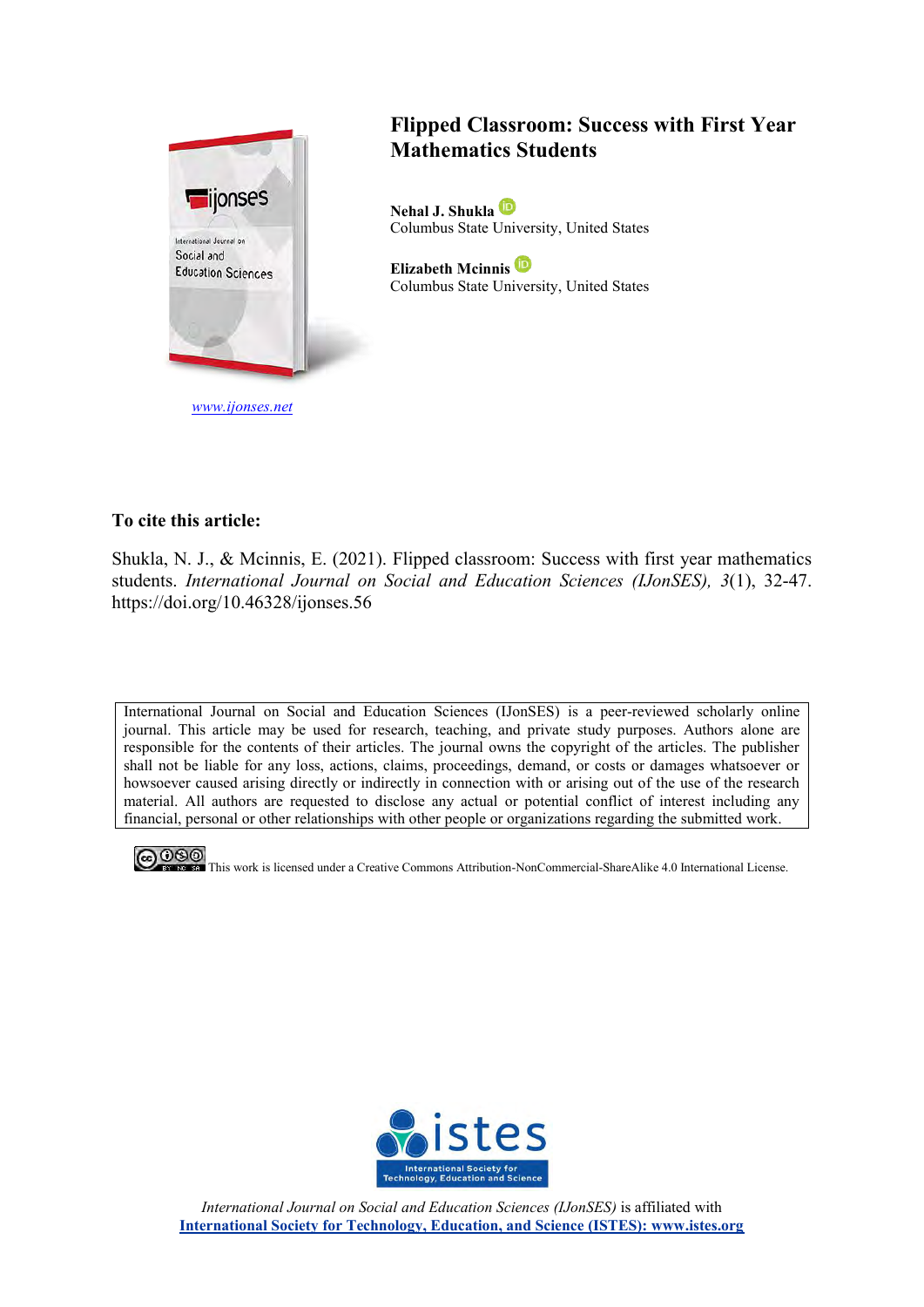

2021, Vol. 3, No. 1, 32-47 https://doi.org/10.46328/ijonses.56

# **Flipped Classroom: Success with First Year Mathematics Students**

#### **Nehal J. Shukla, Elizabeth Mcinnis**

| <b>Article Info</b>                                                                                                               | Abstract                                                                                                                                                                                                                                                                                                                                                                                                                                                                                                                                                                                                                                                                                                                                                                                                                                                                                                                                                                                                  |
|-----------------------------------------------------------------------------------------------------------------------------------|-----------------------------------------------------------------------------------------------------------------------------------------------------------------------------------------------------------------------------------------------------------------------------------------------------------------------------------------------------------------------------------------------------------------------------------------------------------------------------------------------------------------------------------------------------------------------------------------------------------------------------------------------------------------------------------------------------------------------------------------------------------------------------------------------------------------------------------------------------------------------------------------------------------------------------------------------------------------------------------------------------------|
| <b>Article History</b><br>Received:<br>13 July 2020<br>Accepted:<br>15 November 2020                                              | In the modern era of internet and social media, teachers are pursuing new<br>methods to integrate online resources and techniques into their curriculum and<br>flipped classroom instruction model has been their response to this heightened<br>digital migration. Despite this high amount of interest, few studies have<br>evaluated the effectiveness of classroom flipping in mathematics on student                                                                                                                                                                                                                                                                                                                                                                                                                                                                                                                                                                                                 |
| <b>Keywords</b><br>Flipped classroom<br>Student's success<br>Instructional videos<br>Pre and post quizzes<br>Classroom activities | academic outcomes. Specifically, no rigorous studies of the effects of flipping a<br>mathematics course on students" mathematical understandings, course<br>satisfaction and student's success appear in the literature. This study aims to<br>understand the effectiveness of flipped classroom in first year undergraduate<br>mathematics students at university level by measuring student's success via (1)<br>students" overall course satisfaction (2) students" pre and post-test grade and (3)<br>student's pass rate. Our study showed improved student's perception of course<br>satisfaction and improved final grades (post-test compared to pre-test). We<br>noticed some improvement in pass rate of flipped classroom students compared<br>to non-flipped classroom students, but it was not statistically significant. We<br>recommend future studies to see if this student's success transforms into<br>improvement in student's attrition, retention, progression and graduation rate. |

## **Introduction**

Challenged by the modern era of internet and social media, teachers are pursuing new methods to integrate online resources and techniques into their curriculum. A response to this heightened digital migration has been the flipped classroom instruction model. Flipping has garnered a large amount of hype from the popular education media and has been adopted in a variety of contexts. The seeds of this change were planted as early as 1993, when Alison King"s paper (King, 1993)advocated a change in the teaching instruction from the teacher as the "sage on the stage" to be the "guide on the side."

Flipped classroom as a model requires students to take charge of their learning and decisions during pre-class, in-class, and post-class (Prust et al., 2015)The knowledge obtained from each phase is used to promote students" reflection and communication throughout the learning process. Students in the ,pre-class" phase are expected to engage with the learning materials provided by the instructor to obtain the necessary exposure for the "in class" phase, where they are provided with a set of learning activities such as discussion and group presentation with minimal support from the instructor. Then, in the ,post-class" phase, students are exposed to different assignments or quizzes as an enrichment activity for strengthening their knowledge gained from the previous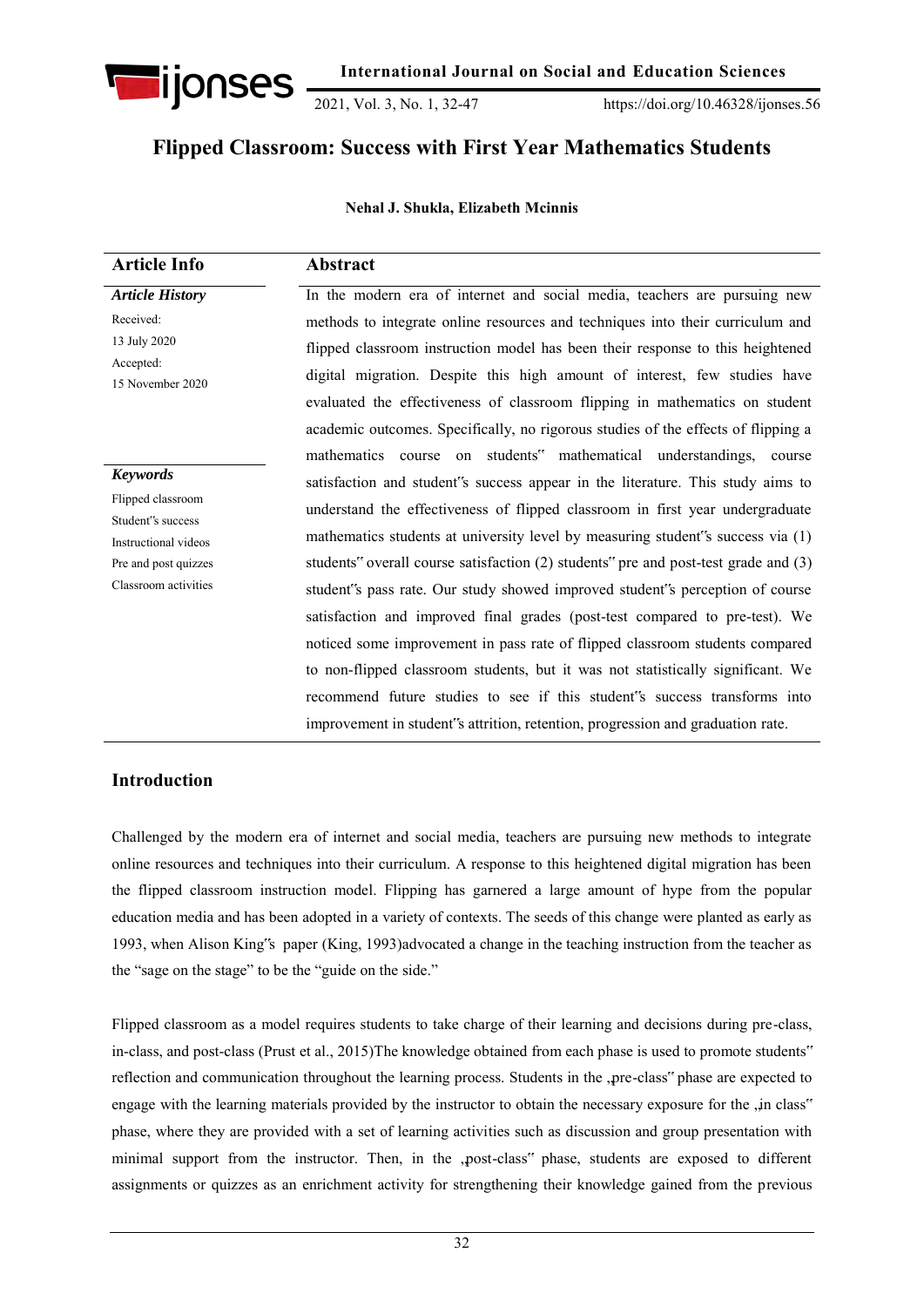phases. Several previous studies have validated the potential of learning through different phases in flipped classroom (Gong et al., 2018; McLean & Attardi, 2018). Flipped classroom typically uses technology to support learning and teaching (Lemmer, 2013), putting students at the center of developing knowledge (García-Peñalvo et al., 2016), (Wasserman et al., 2017), using real world problems to guide learning(Choi, 2013), and following an active and hands on approach (McNally et al., 2017). According to many experts (Enfield, 2016; Wasserman et al., 2017), flipped classroom education shifts passive learning to pre-class phases and emphasizes active learning during in-class phases. Research conducted by Gleason (Gleason et al., 2011) shows that using activelearning strategies can stimulate higher-order thinking, problem solving, and critical analysis, which are all desirable learning outcomes.

Despite global increased interest in flipped classroom, especially in the STEM (Science, technology, engineering, and mathematics) fields, the long-term effects of this method are yet to be tested (Lesseig  $\&$ Krouss, 2017). While STEM program continue to suffer from low enrollments and high attrition (Petrillo, 2016), high failure rates in mathematical courses have haunted students, teachers, and administrators for decades. Factors contributing to high failure rates are that courses" content may be unavoidably difficult, the learning environment itself may be affecting student"s interest and motivation, and financial factors where students are not able to afford high cost of the book for the course. Whether success or failure in the first-year mathematics and science courses is indicative of student potential in STEM, many students tend to abandon STEM major before they can even realize their potentials (Robinson, 2003)(Whalen et al., 2010). One way in which some mathematics teachers are attempting to meet modern educational challenges in STEM is by flipping their classroom(Bergmann & Sams, 2014; Crouch & Mazur, 2001; Jungić et al., 2015; Lage et al., 2000; Love et al., 2014). Flipped classroom claims to be advantageous due to many reasons. For instance, it allows more peer to peer instructions, and it increases student engagement. Increased engagement helps students develop positive attitudes about the material (Herreid & Schiller, 2013). Instructors work more closely with students which allows for more immediate and better feedback (Bishop & Verleger, 2013; Naccarato & Karakok, 2015). Published evidence suggests that the flipped classroom can have a positive impact on learning outcomes, student motivation and interest, and overall success in the STEM disciplines (Deslauriers et al., 2011; Moravec et al., 2010; Smith et al., 2011).

Assigning lectures outside of the classroom not only enables teachers to utilize class time to instruct using a variety of hands-on activities, but it also reduces the cost to students while increasing retention. Despite this high amount of interest, few studies have evaluated the effectiveness of classroom flipping in mathematics on student academic outcomes. Specifically, no rigorous studies of the effects of flipping an introductory mathematics course (Quantitative Skills and Reasoning) at undergraduate level on students" mathematical understandings, course satisfaction and student"s success appear in the literature. The challenges of mathematics department at our university are no different than the rest of the world. As part of the QEP (Quality Enhancement Program), we strive to improve our attrition, retention, performance and graduation rate. As several of the above studies showed that flipped classroom model helps in improve student"s course satisfaction, performance, attrition, and retention rate, two of our faculty {Faculty S and Faculty M} began envisioning a classroom to which students brought the basic knowledge of the day"s lesson, a classroom in which students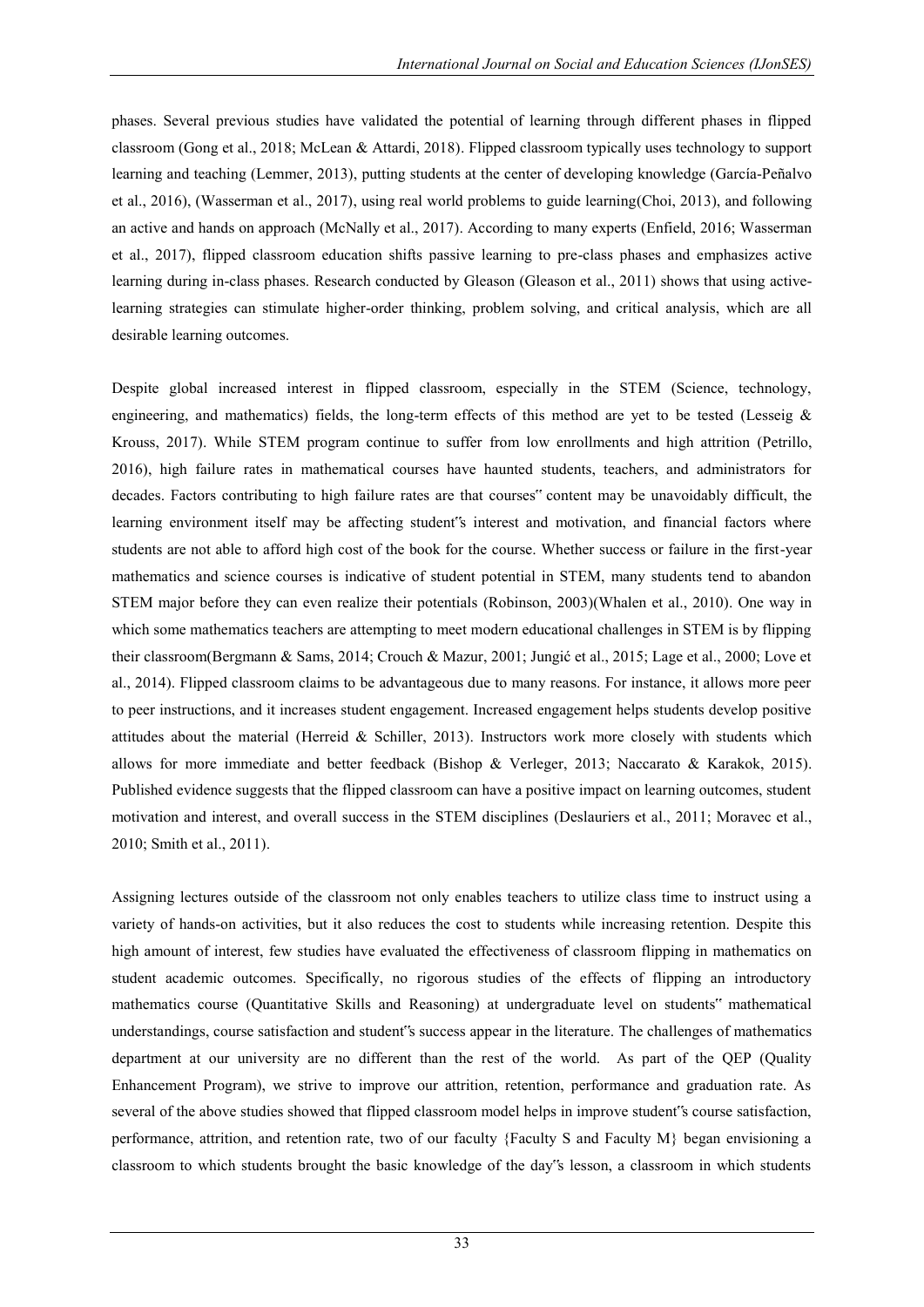were ready and able to talk and work with each other, and a classroom in which teachers are able to have the time and opportunity to reach out to every student. Faculties flipped their developmental 1000 level mathematics course of Quantitative Skill and Reasoning from fall 2018 to fall 2019. Both faculties had taught the same course in a traditional lecture-based model (non-flipped format) in previous years. The purpose of this study is three-fold and aimed to evaluate the effectiveness of flipped classroom using (1) students" overall course satisfaction (2) students" pre and post-test grade (3) student"s pass rate.

## **Methods**

From fall 2018 through fall 2019, two faculties taught multiple sections of the developmental 1000-level mathematics course Quantitative Skills and Reasoning using a flipped format. Both faculties had previously taught this course in a non-flipped format. As we know that communication is of utmost importance when engaging students in an unfamiliar learning environment, therefore we were sure to outline the process carefully in our syllabi. Students were pointed to the many advantages of the flipped format and were made aware of the possible challenges involved. In particular, their increased responsibility was highlighted. We were also careful to ensure that students met the necessary technological requirements for success in the course – access to reliable internet and a computer. While we were sure to make our syllabi available for students prior to the start of the term, we did experience some flux in our rosters at the beginning of each semester due to students not being able or willing to commit to this learning environment.

In our non-flipped classrooms, a majority of class time was spent on lecturing the material and showing examples. We regularly engaged students in the process of working on examples in groups and individually to support lecture material. In our flipped classrooms, we used a standard set-up in which students prepared for class by watching lecture videos then came to class to synthesize that material through examples and real-world problem solving. Students engaged in more passive learning while outside of class, however they were also required to take brief pre- and post- quizzes during this phase in order to gauge learning.

After spending the first class-period expounding on the features of the flipped classroom and engaging students in an activity in which they research the pros and cons of this learning method, the second class-period was spent with students completing a Pre-Final to assess the knowledge they brought to the course. We graded this test but did not return them to the students; the test was re-administered at the end of the semester as the Final Exam. Faculty M did not give a Pre-Final in her fall 2018 classes and started giving Pre-Finals from fall 2019.

 We carefully constructed our course design and timeline so that students followed the same process for each section covered in the course:

- · Pre-Quiz (administered through our University"s Learning Management System (LMS) for research purposes only)
- · Video Lecture (accessible only after the Pre-Quiz has been completed, also via LMS) and lecture presentation file for note taking purposes
- Brief in-class discussion of material (roughly 10 minutes) and questions from videos
- In-class activities, group exercises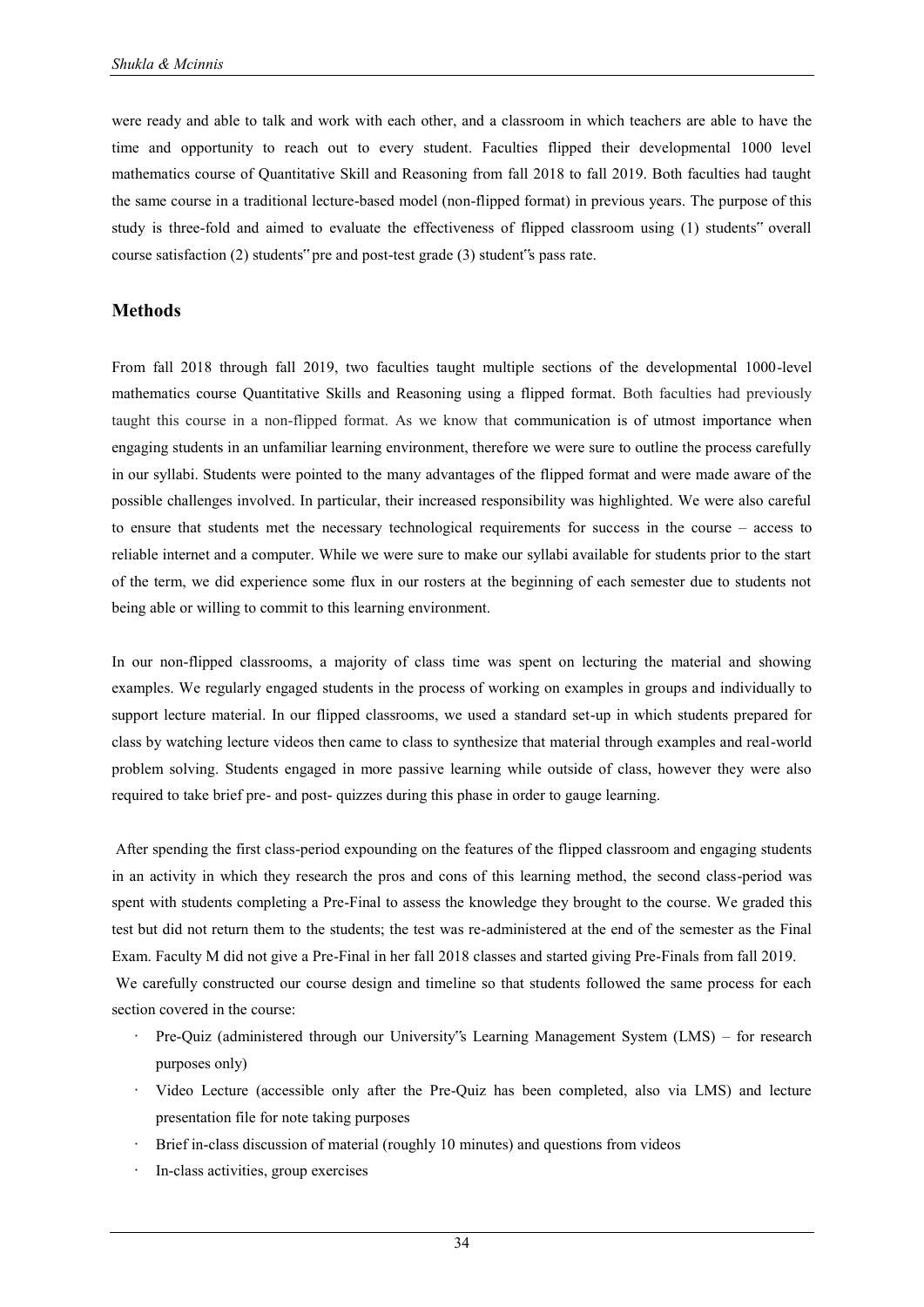Post-Quiz (administered through LMS) evaluating student understanding of the material – available only after class activities for the sections that are completed.

Figure 1 shows flipped classroom course design as we discussed. This process was carefully designed before the start of the semester and required extensive planning on our part to ensure that the timing would be appropriate for each section. Note that the Pre- and Post-Quizzes were both relatively short assessments, and this out-ofclass work took the place of more traditional "homework" assignments.



Figure 1. Flipped Classroom Course Design

In general, college freshmen are usually experientially aware of the flipped classroom format through high school English courses – reading literature before class then engaging in discussion during class-time. As our student population is typically unprepared for synthesizing mathematical knowledge through readings (particularly at this early level), we provided video lectures for our students to watch while preparing for class. It should be noted that student feedback was strongly in favor of multiple, shorter videos (less than 20 minutes). Longer videos were met with some resistance (see Survey Results).

For each section, we began our in-class time with a brief discussion of main content points, including examples where appropriate. We followed up by giving students an opportunity to voice questions that came up for them while watching the lecture videos. This is an essential step that follows up on possible confusion involved in "learning" the material via video lecture. It is challenging for both lecturer and student to connect over the ideas while working through it asynchronously. We found that it did not require in-depth review in order to clarify main points in person, and was well worth the small investment of class-time.

Following this discussion, class-time involved a variety of group problem solving activities that supported the content, and often expanded it to illustrate real-life applications. We are lucky to teach at an institution with a classroom space that encourages group work, with round tables each supplied with a portable rolling white board. Students were randomly assigned to groups of four, and new groups were generated in each class period, so students had opportunities to interact with all of their classmates several times across the semester. The activities were chosen by the faculty to ensure the pertinent topics and different techniques covered in a section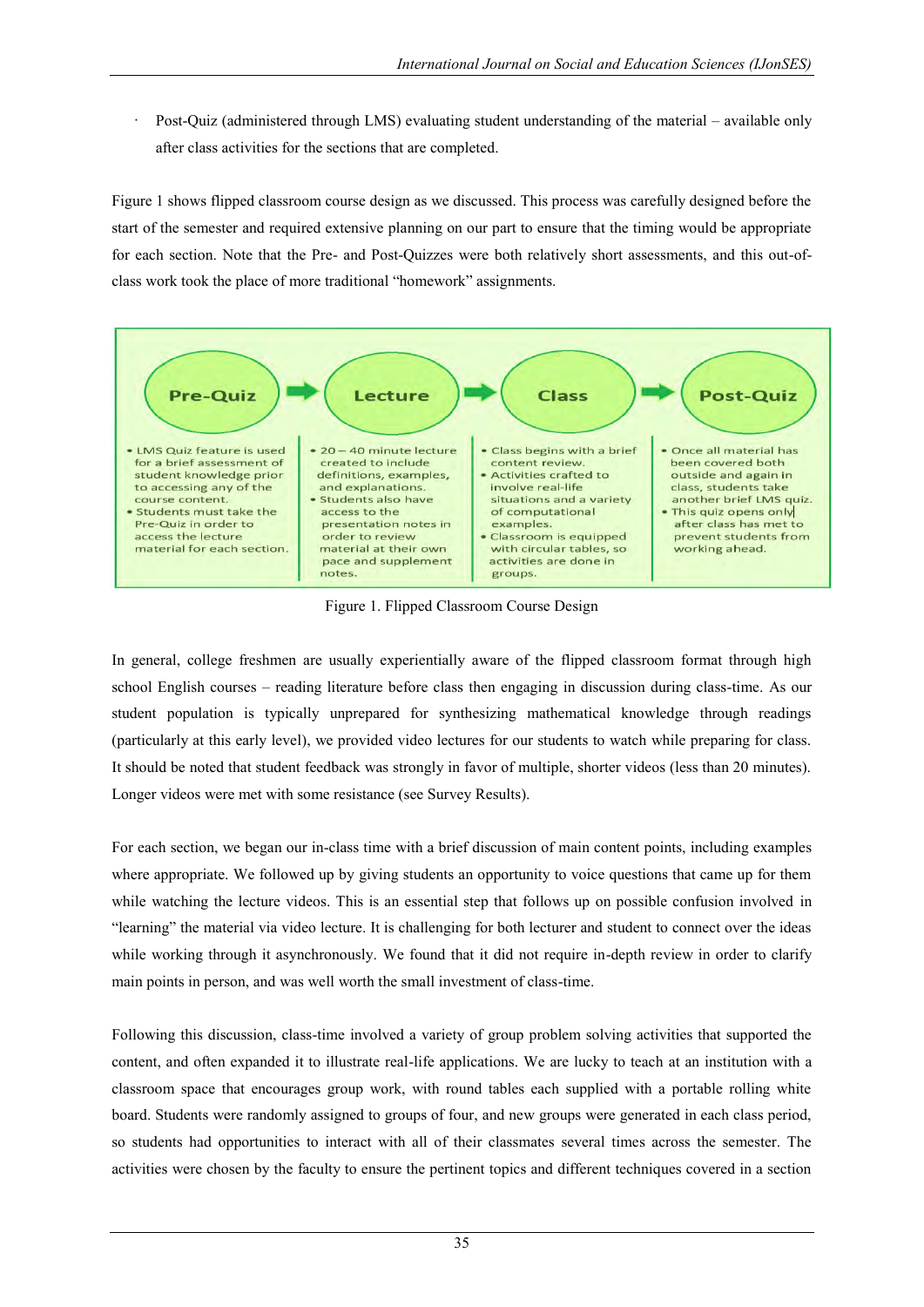were included. An exercise might also be chosen specifically to spur a discussion amongst students. Students worked together to complete application problems and guided each other through examples and exercises. We, as a faculty, walked the classroom making suggestions and clarifying misconceptions and confusions. Figure 2 shows one of the examples of real-world problems that we used for classroom activity.



Figure 2. Example of Classroom Activity

Sometimes, it was not possible to complete activities within one class period. In these instances, we made an effort to draw some conclusions before the end of the in-person time and point toward next steps for the following class. Once again, time management is essential to making this endeavor successful. Effectiveness of the flipped classroom was evaluated via students" overall course satisfaction, pre and post final grades and pass rate of flipped classroom students which was compared with students of non-flipped classroom.

## **Student's Overall Course Satisfaction**

Questionnaire was given to students of both the instructors (S and M) from fall 2018 to fall 2019 (n=157). Student"s overall course satisfaction was measured by their answers to following one to five questions:

- 1) Whether they watched video on time before going to the class?
- 2) If they found brief classroom discussion at the beginning of each section helpful?
- 3) How confident they were about the teaching material after watching video but before coming to the classroom?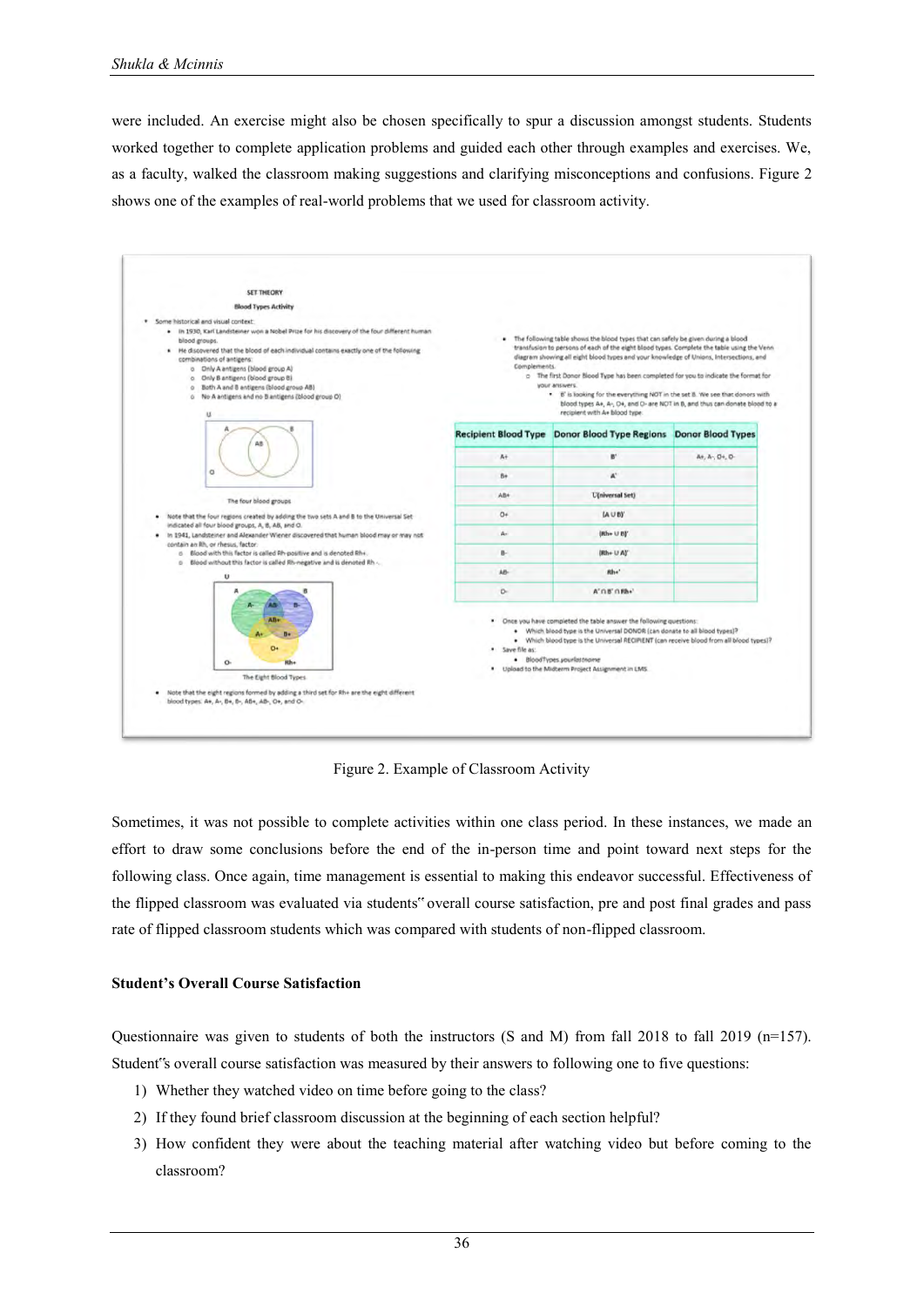- 4) How confident they were about the teaching material after watching video and after coming to the classroom to participate in classroom discussion and activities?
- 5) Did they find pre and post quizzes for each section helpful?

Two open ended questions (6 & 7) were also included in the questionnaire; answers to them were thematic responses.

#### *Student's Pre and Post-Test Grade*

Each student (n=157) in the flipped classroom for both instructors from fall 2018 to fall 2019 were given pretest on the second day of the class to measure knowledge that they brought to the class. These tests were graded but were not given back to students. The same test was given to all the students at the end of their semester as the final test (posttest). Effectiveness of flipping and learning was measured by their grade difference.

#### *Pass Rate*

Both the faculties taught students in the 1000-level mathematics course Quantitative Skills and Reasoning using non-flipped format (traditional method) in the previous year. We have compared the pass rate of the students of the non -flipped classroom with the pass rate of students with flipped classroom.

#### **Results**

#### **Questionnaire**

Toward the end of the semester, the following survey questionnaire (Flipped Classroom Student Survey Questions) was administered to all the students (n=157) of both the instructors (Instructor S and Instructor M) from fall 2018 to fall 2019; in an in-class, anonymous manner. Responses were recorded and aggregated for three semesters of Quantitative Skills and Reasoning .

It is clear that not all students were prepared to take on the extra responsibility and/or manage their time well enough to make sure that they followed the prescribed process of watching the lecture videos prior to class time. The majority of students answered positively on this question, (96%) but a response rate of 23% for "Some of the time" is still concerning (see Table 1).

| <b>Response</b>  | Rate  |  |  |
|------------------|-------|--|--|
| Always           | 30%   |  |  |
| Most of the time | 43%   |  |  |
| Some of the time | 23%   |  |  |
| Never            | $4\%$ |  |  |

Table 1. Did You Watch the Lecture Videos on Time?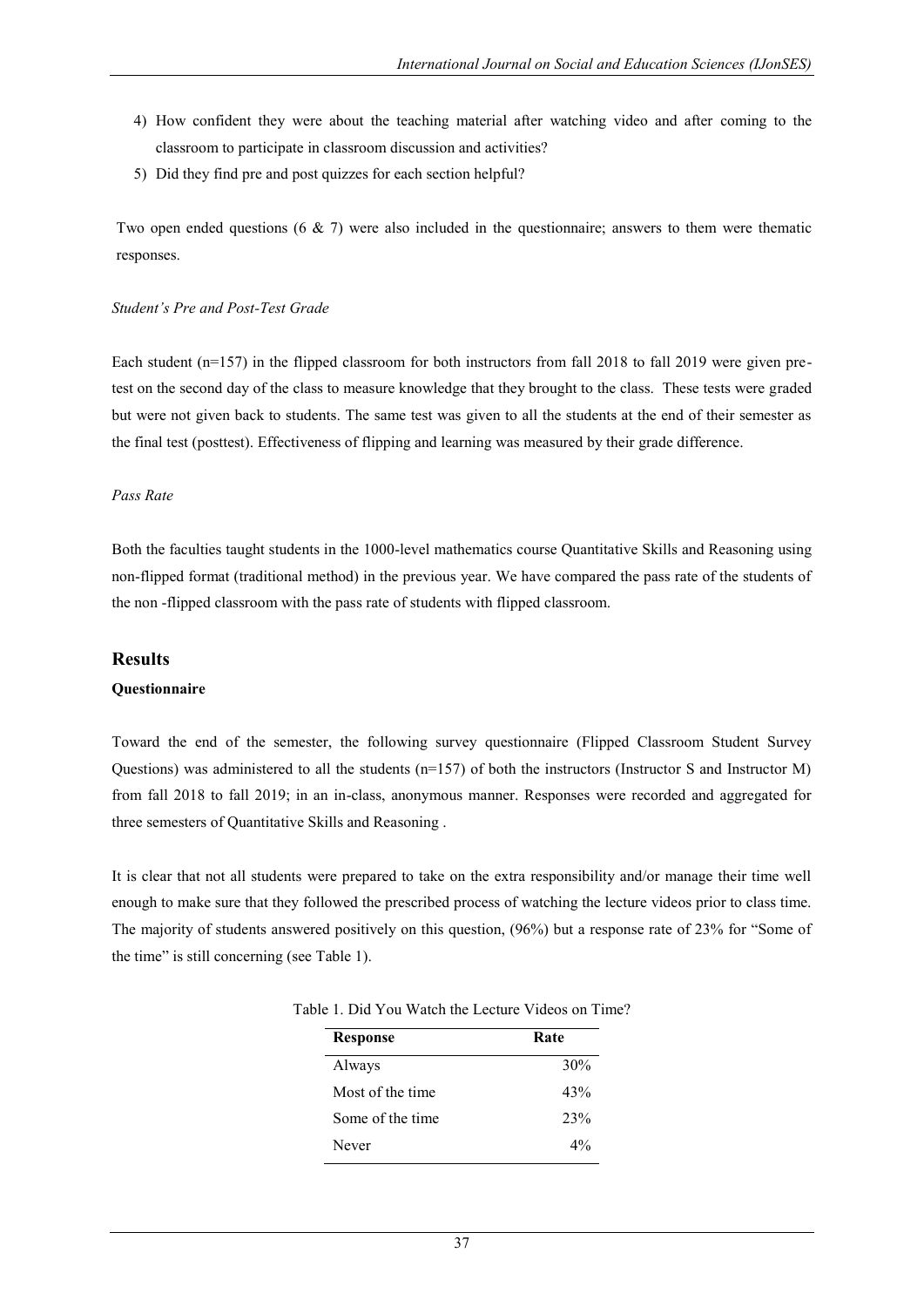These results confirmed our sense that the initial, brief in-class discussion of the material was an important part of the process. Students needed that time to synthesize the material they were presented with in the videos while having the ability to ask questions and learn from others" questions. Brief in-class discussion was helpful per 99% students (see Table 2).

| Table 2. Did You Find the Brief in-class Discussion at the Beginning of Each Section Helpful? |  |  |
|-----------------------------------------------------------------------------------------------|--|--|
|                                                                                               |  |  |

| <b>Response</b>  | Rate  |
|------------------|-------|
| Always           | 73%   |
| Most of the time | 26%   |
| Some of the time | $0\%$ |
| Never            | $1\%$ |

91% of students felt comfortable after watching videos before coming to the class. Most students (64%) were able to glean information from the videos but needed help in class to fully understand the concepts. This result supports the idea that a purely lecture based class may not completely fulfill student learning needs (see Table 3).

Table 3. How Confident Did You Feel about the Material AFTER Watching the Lecture Video but BEFORE

Coming to Class to Participate in Discussion and Activities?

| <b>Response</b>                         | Rate |
|-----------------------------------------|------|
| Extremely confident                     | 27%  |
| Not very confident                      | 9%   |
| Somewhat confident but needed more help | 64%  |

96% students felt comfortable after watching videos and after coming to class to participate in-class activities. Note that confidence levels for students who became extremely confident went up dramatically (45% increase) following class discussion and group activities. Using class time on activities rather than lectures opens up many opportunities to deepen student understanding and gives them a supported space in which to test their understanding in various applications. This leads to increased confidence in the material (see Table 4).

Table 4. How Confident Did You Feel about the Material AFTER Watching the Lecture Video and AFTER

Coming to Class to Participate in Discussion and Activities?

| <b>Response</b>                         | Rate  |
|-----------------------------------------|-------|
| Extremely confident                     | 72%   |
| Not very confident                      | $4\%$ |
| Somewhat confident but needed more help | 24%   |

88% of students found pre and post quizzes for each section helpful. Students were not overwhelmingly against the Pre-/Post-Quiz process; however, it was noted in the free response results below that the Pre-Quizzes were less useful to them than the Post-Quizzes. It should be noted that Pre-Quizzes were used as a research tool for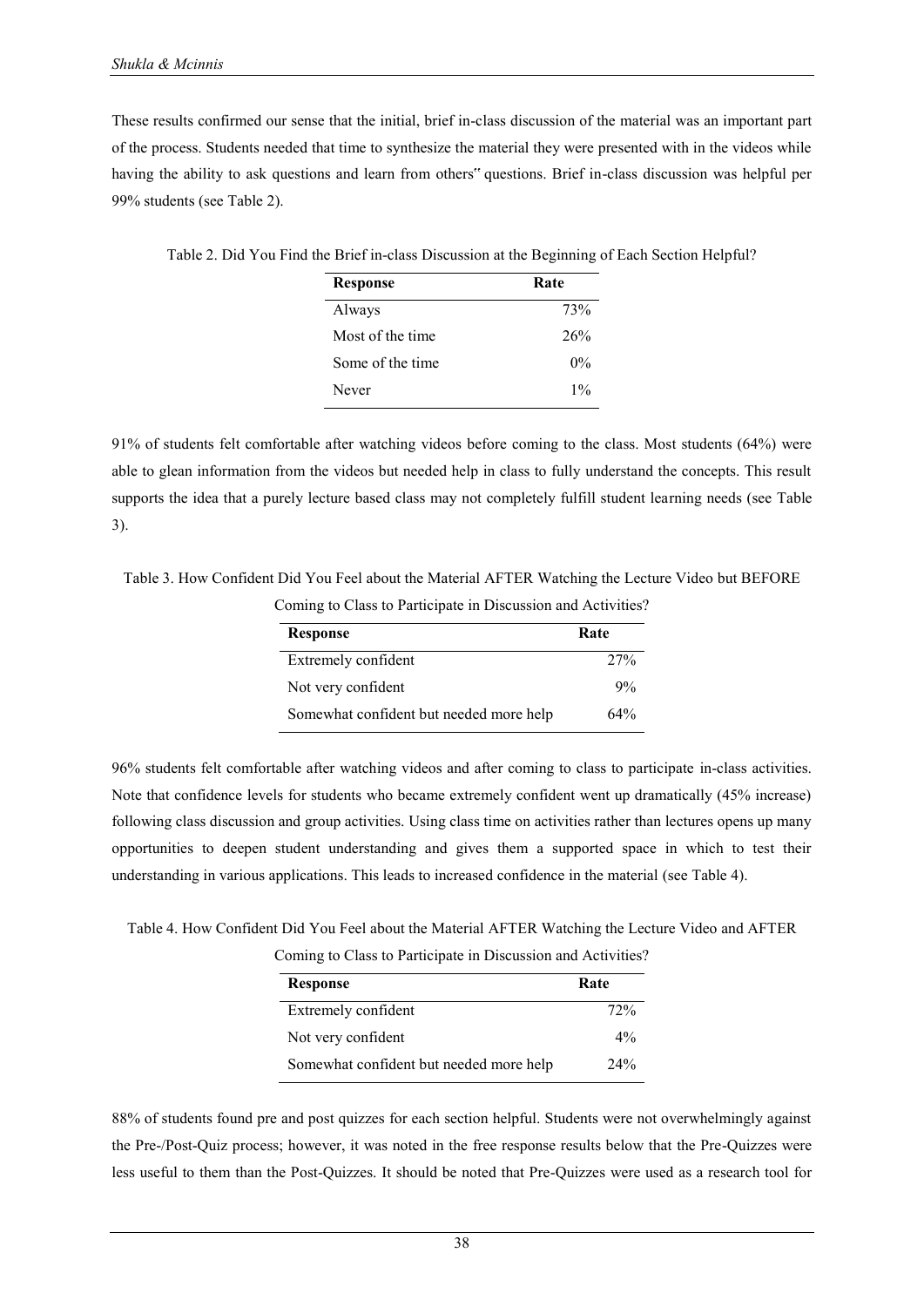this study. The Post-Quizzes, however, gave them an opportunity to test their understanding in an individual setting, and were probably the more useful of the two, based on response to this question (see Table 5).

| <b>Response</b>  | Rate |  |  |  |
|------------------|------|--|--|--|
| Always           | 51%  |  |  |  |
| Most of the time | 31%  |  |  |  |
| Some of the time | 6%   |  |  |  |
| Never            | 12%  |  |  |  |

Table 5. Did You Find the Pre- and Post-Quizzes for Each Section Helpful?

Open-ended questions (6) and (7) yielded some thematic results, and select responses follow:

*What Have You Liked Best about the Flipped Classroom Environment?* 

Out of total 157 students surveyed; 67 students responded to this open-ended question. Student"s comments are grouped by similar theme and reproduced here are the examples of more than five comments:

*•.I enjoyed having an idea of what was going to be discussed in the class before getting there. (21)* 

*•The videos gave me a chance to kind of go back over the lessons if I was still confused on what something was, as well as provided me with some 1-1 understanding before I came to class. They also let me pause and take notes so when I came to the class, I was able to just focus on what you were doing.(18)* 

- *I liked that we can focus on working on the problems in class instead of listening to a lecture. (14)*
- *Quizzes were helping to prepare us for each section to do good on the test. (8)*

We received a good bit of positive feedback, highlighting some of the pros that have been observed in other flipped classroom studies. It bears noting that many students were supportive of the video lectures, not just as preparation for in-class discussion, but as study tools they could look back at later. Students were also appreciative of the supported in-class time to practice and deepen their understanding.

## *What Would You Change about the Flipped Format for Next Semester?*

Out of total 157 students surveyed; 62 students responded to this open-ended question. Student"s comments are grouped by similar theme and reproduced here are the examples of more than five comments:

- *•.More in-class activities and homework (20)*
- *•.No changes should be made. (17)*
- *No pre-quizzes. (11)*

*•Maybe the time between sections; every other day we are on a new section with new material, so it was a bit faster than what I expected. Even though I did fine (despite this problem), others who may miss class certain days are behind, so maybe the time spent on each section should be extended or prolonged.(6)*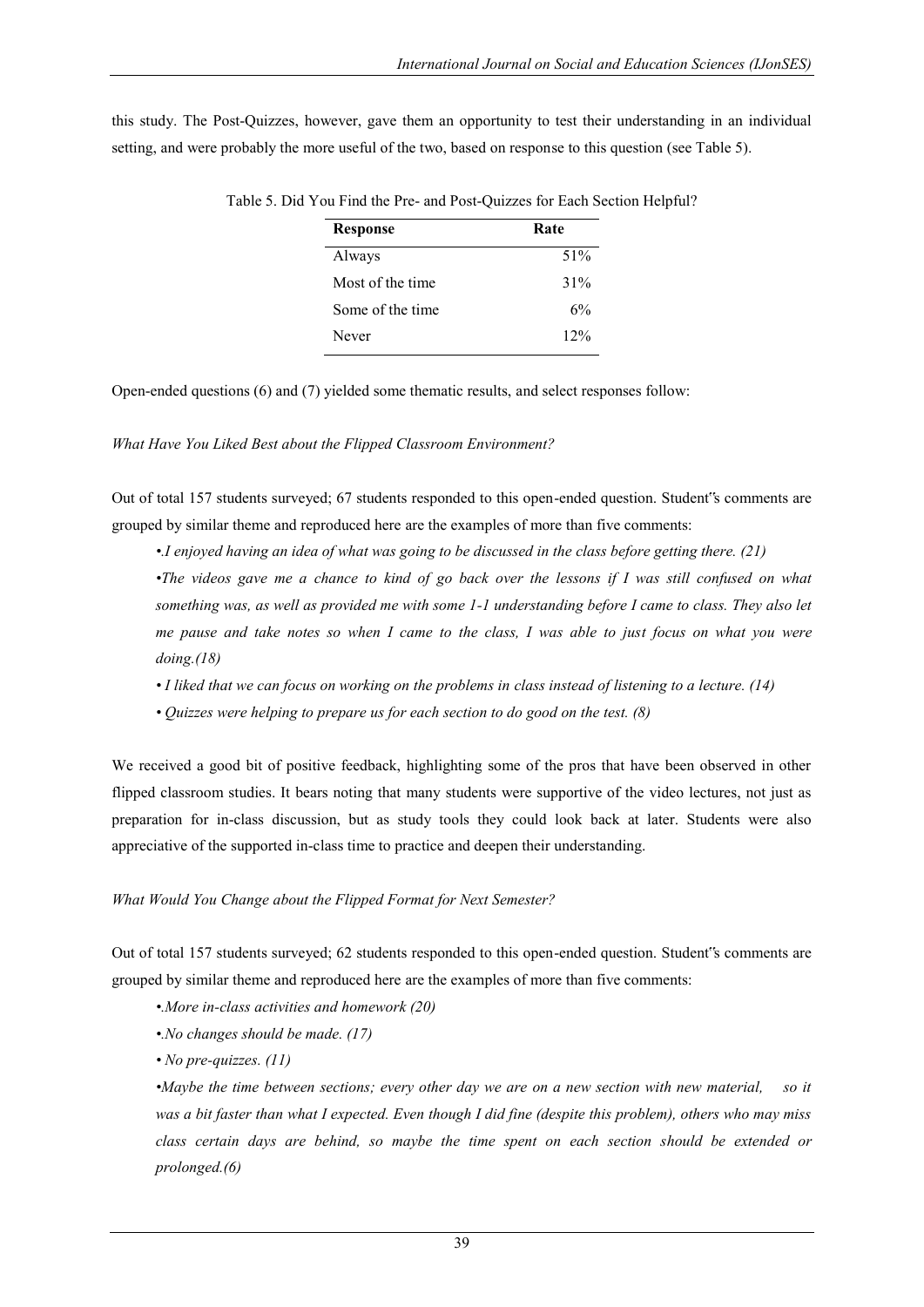*•.I liked mostly everything about the flipped classroom, but wished the videos weren't as lengthy and the videos were sometimes confusing. (5)* 

Most notably, students wanted *more* work, both in and outside of class. This interesting suggestion showed up in numerous responses, emphasizing that students were not just willing and able to take on the extra outside of class time commitment, but eager for more. Many students suggested no changes at all, but there were also comments that reflected negatively on learning via video lecture. Particularly, students were put off by the length, and were sometimes left confused with no immediate avenue for getting their confusion resolved as they would have with an in-person lecture.

In summary, students seemed to value the flipped format as a complete process, though they had some misgivings about individual pieces. Student"s satisfaction is linked to motivation and motivation linked to performance. Pre-Quizzes and video lectures were less appreciated, but when combined with in-class discussion and group activities, as well as the Post-Quiz and the ability to re-watch videos later on, the process seemed to work for many of the students. Clearly, as indicated by the quantitative results below, students learned as they worked through the process.

## **Pre and Post Final Test**

We compared the data of the Pre-Final exam and Post-Final exam of students in the flipped classroom for both the instructors. Figure 3 shows pre and post final exam score on x- axis and student"s grade on y axis. It represents student"s grade for spring semester for faculty (S). Figure 3 showed an average 296% increase in comparing the pre-test scores to the post test scores.



Figure 3. Pre-Final and Post Final Scores of Students for Spring 2019 for Faculty (S)

 Figure 4 shows pre and post final scores of students for faculty(S) during fall 2019. Figure 4 showed an average 301% increase in comparing the Pre-Final scores to the Post-Final scores.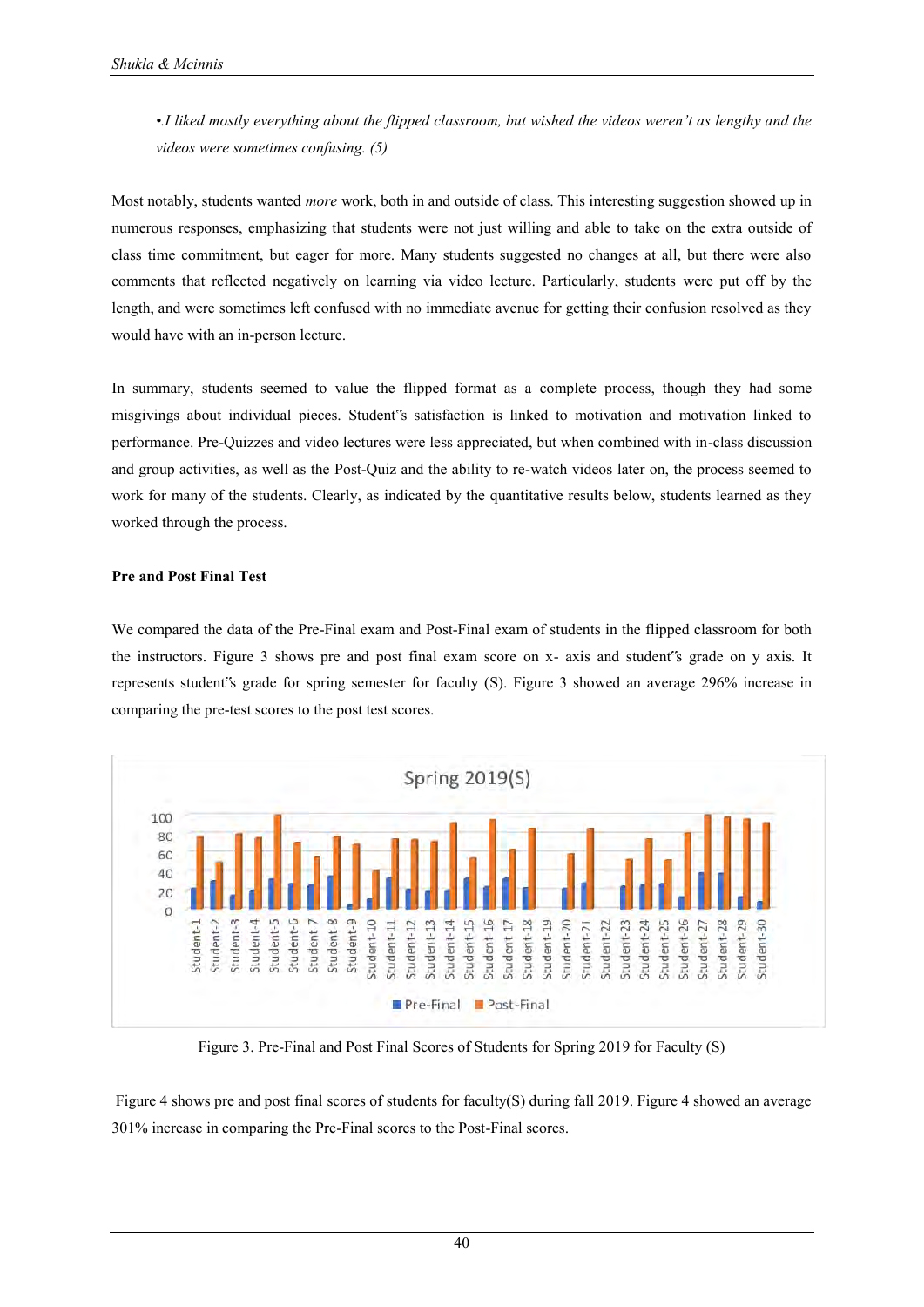

Figure 4. Pre-Final and Post- Final Scores of Students for Fall 2019 for Faculty(S)

Figure 5 shows pre and post final scores of students for faculty (M) during fall 2019. Figure 5 showed an average 110% increase in comparing the pre-test scores to the Post Final scores. The overall results indicate a significant increase in the Post Final score of students in the flipped classroom for both the instructors which ranges from 110% to 301%. We concluded that significant learning has occurred and flipped classroom teaching method has positive impact on first year mathematics student"s performance.



Figure 5. Pre-Final and Post -Final Scores of Students for Fall 2019 for Faculty (M)

We also compared the pass rate of the flipped classroom versus non-flipped classroom.125 students from the non-flipped method and 157 students from the flipped method participated in this study. The pass rate of nonflipped classroom students was 78.1% versus flipped-classroom students was 81.6%.

Figure 6 shows the pass rate of student"s non-flipped and flipped classroom.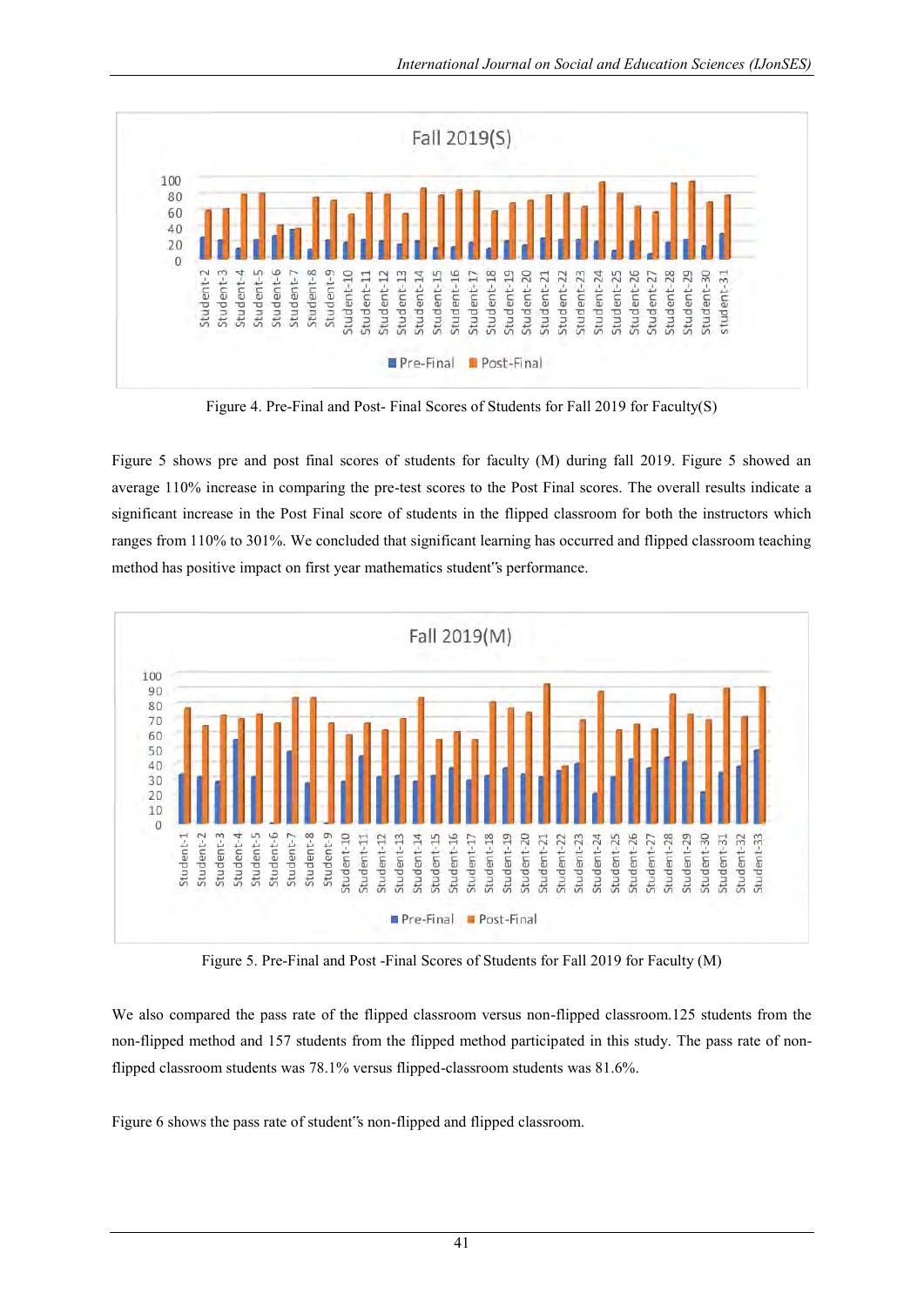

Figure 6. Student"s Pass Rate for Not Flipped and Flipped Method

Table 6 shows independent sample t-test for non-flipped and flipped classroom method. Independent sample ttest was performed to see if success in flipped classrooms is statistically significant. We checked both the methods (non-flipped and flipped) with hypothesis tests with 95% confidence intervals.

| Levene's<br>Test for |           |       |           |             |        |                        | t-test for Equality of<br>Means |                          | 95% Confidence<br>Interval of the |        |
|----------------------|-----------|-------|-----------|-------------|--------|------------------------|---------------------------------|--------------------------|-----------------------------------|--------|
| Equality of          |           |       |           |             |        |                        |                                 | Difference               |                                   |        |
|                      |           |       | Variances |             |        |                        |                                 |                          |                                   |        |
|                      |           | F     | Sig.      | $\mathbf t$ | df     | $Sig(2 - )$<br>tailed) | Mean<br>Difference              | Std. Error<br>Difference | Lower                             | Upper  |
| Post-                | Equal     | 2.841 | 0.093     | $-.260$     | 280    | .795                   | $-.39587$                       | 1.52300                  | $-3.3938$                         | 2.6021 |
| Final                | Variances |       |           |             |        |                        |                                 |                          |                                   |        |
|                      | Assumed   |       |           |             |        |                        |                                 |                          |                                   |        |
|                      | Equal     |       |           | $-.263$     | 260.04 | .793                   | $-.39587$                       | 1.50423                  | $-3.3570$                         | 2.5653 |
|                      | Variances |       |           |             |        |                        |                                 |                          |                                   |        |
|                      | not       |       |           |             |        |                        |                                 |                          |                                   |        |
|                      | assumed   |       |           |             |        |                        |                                 |                          |                                   |        |

Table 6. Independent Sample t-test for Non Flipped and Flipped Classroom Method

Null hypothesis test  $H_0: \mu_1 = \mu_2$  and Alternate hypothesis test  $H_1: \mu_1 < \mu_2$ ; where  $\mu_1$  is mean of the pass rate of non-flipped classroom method and  $\mu_2$  is mean of the pass rate of flipped classroom method. We calculated pvalue= 0.40 which is greater than 0.05; it is not statistically significant. Non-flipped classroom method did not do worse than the flipped classroom method. Flipped teaching methods essentially performed equally well compared to non-flipped methods.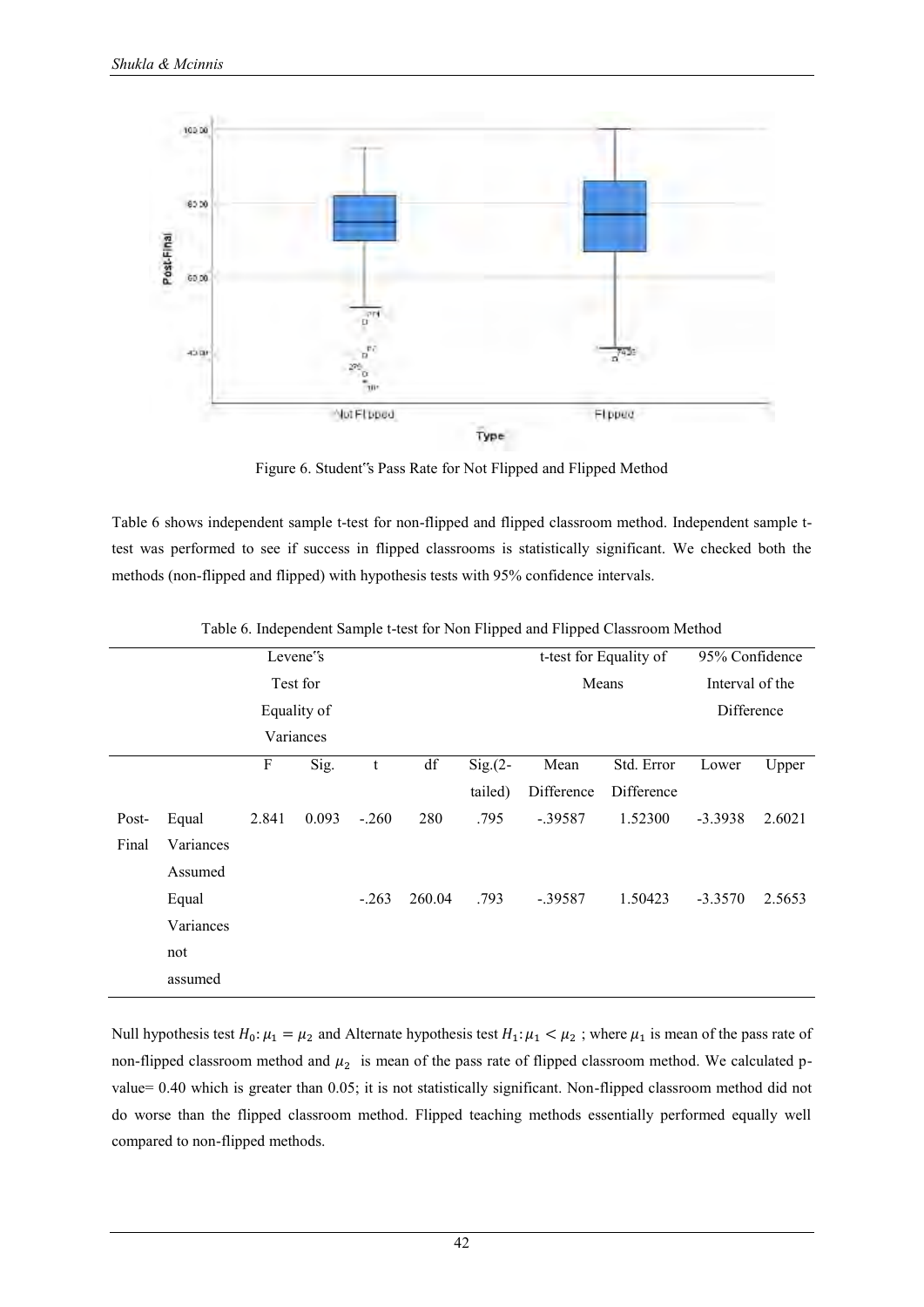## **Discussion**

We are encouraged by students" comments that directly commended the process and their improved understanding due to the structure of the course. Most notably, comfort and ease with the material was increased when students had the opportunity to come to class with some idea of what they would be learning more about. That is, of course, one of the goals of the Flipped Classroom. Students acknowledged that they felt a comfort because of this structure which they were not used to feeling in a math course. Many students indicated that they viewed videos multiple times – both before class and while preparing for tests –another advantage of flipped classroom format; a feature that a traditional in-person lecture format does not support. A dramatic improvement (45%) was noticed in students who felt extremely confident after watching videos and coming to the class for in class activity participation rather than just watching video alone. These results align well with earlier studies done by Enfield et al. (2016), Wasserman et al. (2017), and Gleason et al. (2011). This signifies the importance of in class activities and active learning helping students to clear their confusion and misconception and gain mastery in the content.

Our qualitative results not only suggest that students appreciate the non-traditional approach, but they also give us a roadmap for improvement. For instance, students may need further motivation to prepare *before* the class meetings in order to gain the most from that contact time. It could also be beneficial to re-edit or re-record lecture videos so that they are shorter and easier for students to digest before moving on. Finally, we noted that students want to practice even more than what was already required of them, perhaps through additional Post-Quiz questions.

We have compared the pre and post final test results of students of flipped classroom. The results showed improvement in student"s score for both the faculties which ranges from 110% to 301%. We concluded that significant learning has occurred and flipped classroom teaching method has positive impact on first year mathematics student"s performance.

Questionnaire results and final test results show improvement in student"s satisfaction. These may be attributable in part to the fact that students are highly engaged with the material during the class time rather than passively taking notes, most students are actively trying to solve the problems. In the non -flipped format we rarely get to listen to students as they develop their solutions to problems. In the flipped classroom, we frequently observed students interacting with each other, justifying their reasoning, testing each other"s claims, and correcting each other"s mistakes. Earlier studies done by Herreid and Schiller (Herreid and Schiller 2013) also noticed significant peer to peer interaction and improved student engagement. Although students participated at different rates and levels when working in groups, it was certainly the case that many students were developing and stating their own solutions to the problems. In other words, they were *doing* math and not just listening to math. Flipped classroom changed the nature of our interaction with students. We frequently were able to watch the students at work, which allowed us to understand student"s misconception and respond to them in a timely manner. When group did go off track, we had a challenge to decide when to intervene, and how much. We did not want to step in anytime, somebody said something wrong, because that would discourage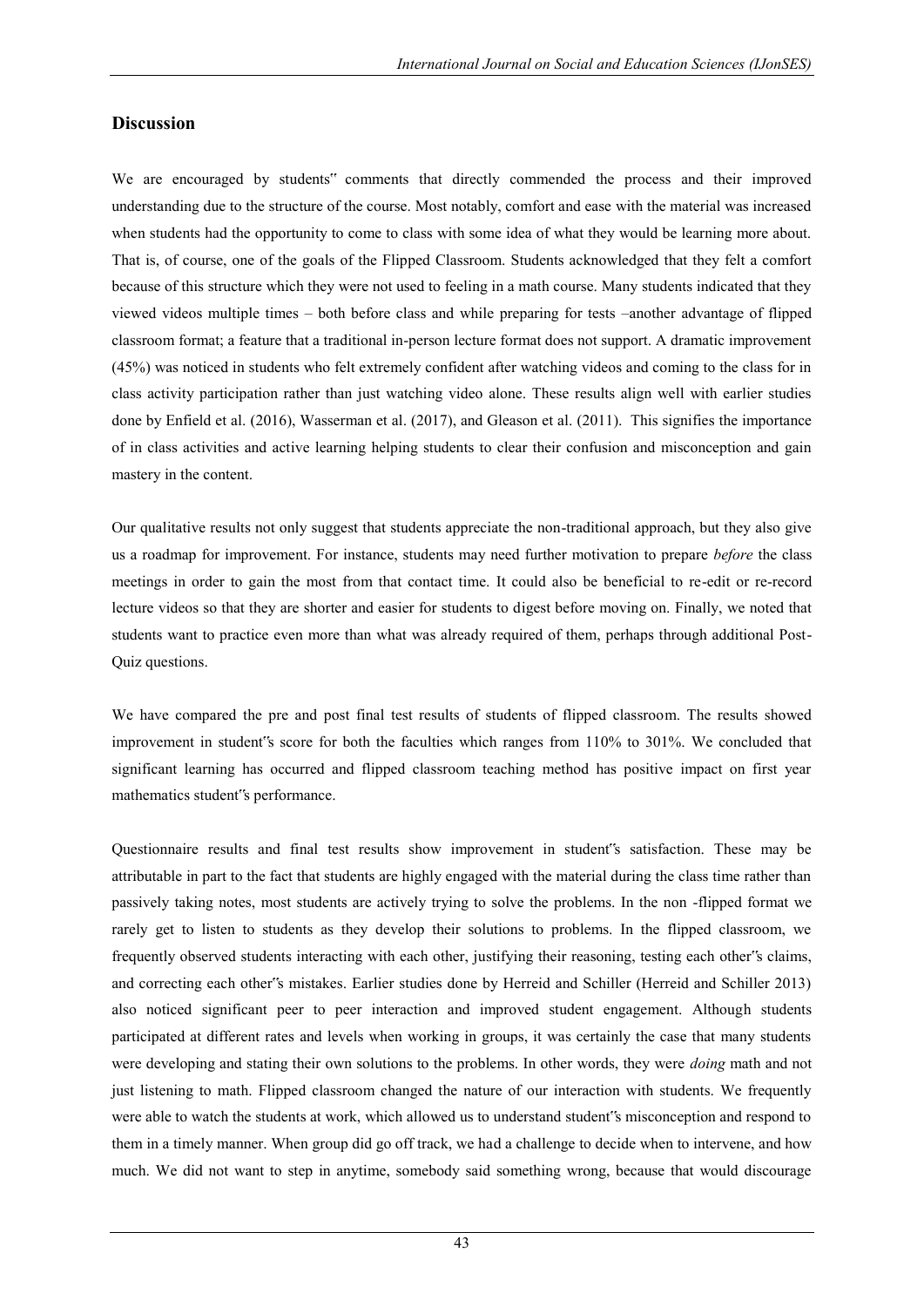them from challenging their own and partner"s assertions. On the other hand, we did not want to let a group spend half the class on an idea that would not work. We also tried to restrict ourselves to giving just enough help to get past the current obstacle rather than working a problem all the way to the end. These findings are in close alignment with earlier findings from Bishop and Verleger (Bishop and Verleger 2013) as well as Naccarato and Karakok ( Naccarato and Karakok 2015) which showed that instructors work more closely with students and able to provide more immediate and better feedback. Working effectively with students in small groups is a different skill than giving a good lecture. We both enjoyed working to improve our own skills.

Our study showed improved student"s satisfaction. Post-test (final grades) improved significantly compared to pre-test. Pass rate did show some improvement, but it was not statistically significant amongst two teaching methods. One may argue that pass rate was about 75 to 80% in both formats and about 20-25% of students in any format with any faculty does not do well. These may be dependent on student"s factor like their own motivation and individual baseline knowledge they are bringing to the class. We believe that improved students" satisfaction is linked to motivation and motivation is linked to performance. Faculties" confidence and skill set also improves with each attempt they make to teach using the flipped classroom. With consistent efforts from faculties and better design of flipped class we believe that student"s pass rate may improve further.

There are limitations to this study. Though we have made an attempt here to compare the efficacy of the flipped classroom model to that of a non-flipped (traditional classroom), by comparing the pass rate of students of the both the formats, we cannot yet make a true direct comparison. The only true constants in play here are the instructors. Non-flipped classroom and flipped classroom had different students and different final exams. We used Pre-Testing only in the flipped format, and used entirely different final exams in the non-flipped formats. Despite this, we can at least assert that students did not do inferior in the flipped environment than in a traditional (non-flipped) setting. This gives us a reason to continue our work and do a more direct comparison between the two methods.

Furthermore, we believe that the most important disadvantage of flipped classroom method is the students not watching the videos prepared by the teacher, for various reasons. In our study about 23% of students reported they watched video only some of the time. Since theoretical teaching takes place outside the classroom, it may be difficult for teachers to follow whether or not the student is learning correctly or how much he or she has learned. In addition, it is difficult for students to ask instant questions and receive feedback in non-class activities. High technical requirements can also be considered as one of the disadvantages arising from the implementation process. Another setback of the flipped classroom activities is time demand, on the part of teachers as well as students. Studies done by Bergmann and Sams (Bergmann & Sams, 2014), Miller(Miller, 2012), Enfield(Enfield, 2016), Ramirez(Ramirez et al., 2014) Talbert (Talbert, 2014), Tiahrt (Tiahrt & Porter, 2016) showed similar concerns. We made it mandatory for our students to take the pre quiz before they can watch the video lecture. The post quiz which was considered a homework assignment will not open if they have not watched the video. Clear Communications and frequent reminders about deadlines to students improved some of the limitations in our study compare to previous studies.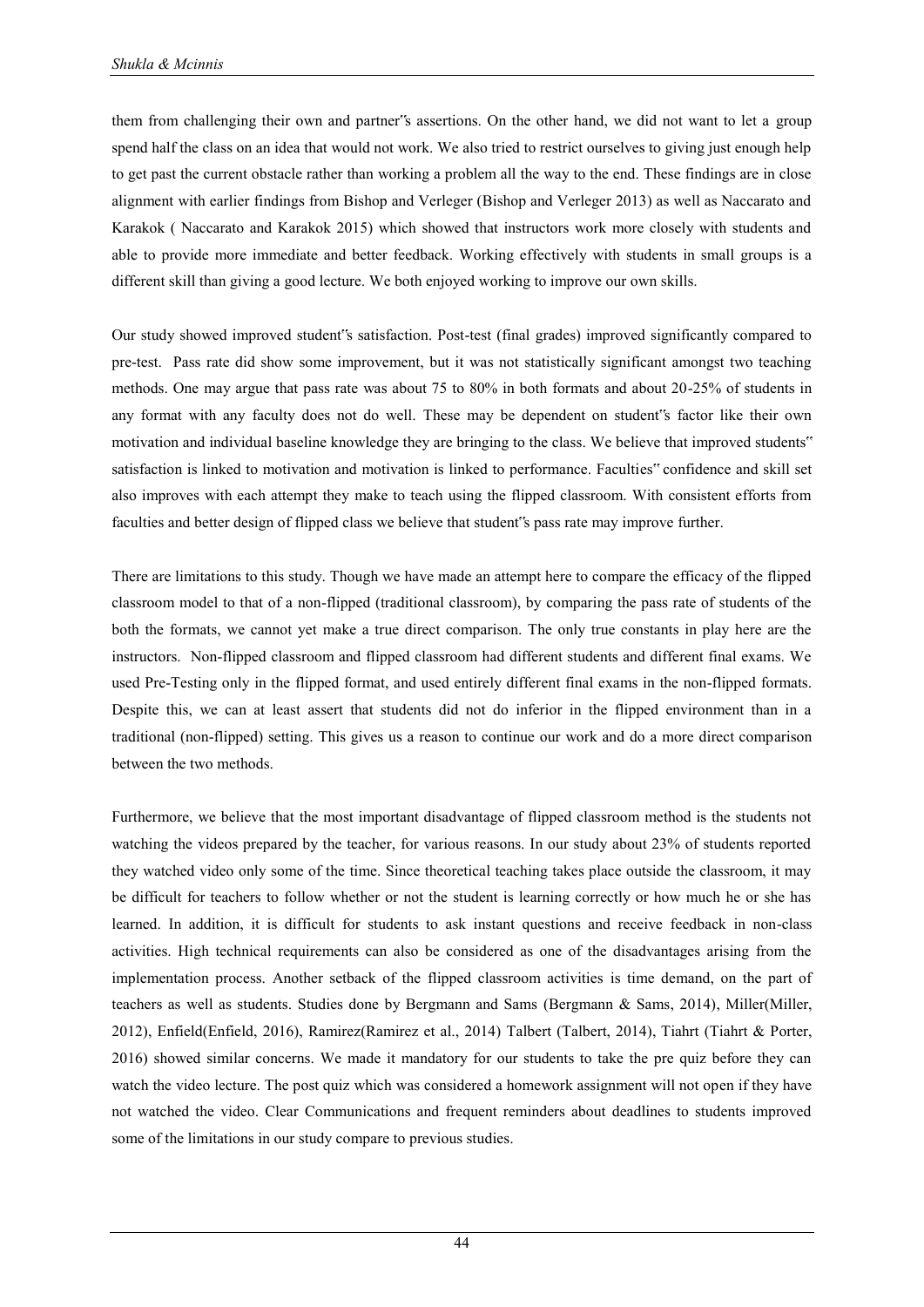# **Conclusion**

Our study showed improved student"s perception of course satisfaction and improved final grades (post-test compared to pre-test). We noticed some improvement in pass rate of flipped classroom students compared to non-flipped classroom students, but it was not statistically significant. In the future, we are planning to compare both teaching methods by using the same pre and post final exams in both the flipped and non-flipped classes to compare more effectively. We also recommend future studies to see if this student"s success transforms into improvement in student"s attrition, retention, progression and graduation rate.

In summary, flipped class format has a bright future for improving teaching and learning in introductory level mathematics courses. This will be a new experience for many instructors and the amount of the time required to redesign a course is significant. In order to set up a course, there is more to be done than just preparing and posting content videos on the website. Providing faculties with clear explanations for the course design and more gadgets to engage students with course material often and early will ultimately lead to improve students" success. We are encouraged by the results of this small study, and plan to continue our work to make a more definitive statement on how the flipped format impacts student learning in other mathematics course.

# **References**

- Bergmann, J., & Sams, A. (2014). Flip Your Classroom Reach Every Student in Every Class Every Day. In *Get Abstract Compressed Knowledge*. https://doi.org/10.1111/teth.12165
- Bishop, J. L., & Verleger, M. A. (2013). The flipped classroom: A survey of the research. *ASEE Annual Conference and Exposition, Conference Proceedings*.
- Choi, E. (2013). Applying Inverted Classroom to Software Engineering Education. *International Journal of E-Education, e-Business, e-Management and e-Learning*. https://doi.org/10.7763/ijeeee.2013.v3.205
- Crouch, C. H., & Mazur, E. (2001). Peer Instruction: Ten years of experience and results. *American Journal of Physics*. https://doi.org/10.1119/1.1374249
- Deslauriers, L., Schelew, E., & Wieman, C. (2011). Improved learning in a large-enrollment physics class. *Science*. https://doi.org/10.1126/science.1201783
- Enfield, J. (2016). The Value of Using an E-Text in a Flipped Course. *TechTrends*. https://doi.org/10.1007/s11528-016-0100-1
- García-Peñalvo, F. J., Fidalgo-Blanco, Á., Sein-Echaluce, M. L., & Conde, M. Á. (2016). Cooperative micro flip teaching. *Lecture Notes in Computer Science (Including Subseries Lecture Notes in Artificial Intelligence and Lecture Notes in Bioinformatics)*. https://doi.org/10.1007/978-3-319-39483-1\_2
- Gleason, B. L., Peeters, M. J., Resman-Targoff, B. H., Karr, S., McBane, S., Kelley, K., Thomas, T., & Denetclaw, T. H. (2011). An active-learning strategies primer for achieving ability-based educational outcomes. In *American journal of pharmaceutical education*. https://doi.org/10.5688/ajpe759186
- Gong, L., Zhang, R., Wu, L., Tian, M., Wu, M., & Zhang, W. (2018). Application of Flipped Classroom in College Computer Experiment Course. *Proceedings - 2018 International Symposium on Educational Technology, ISET 2018*. https://doi.org/10.1109/ISET.2018.00029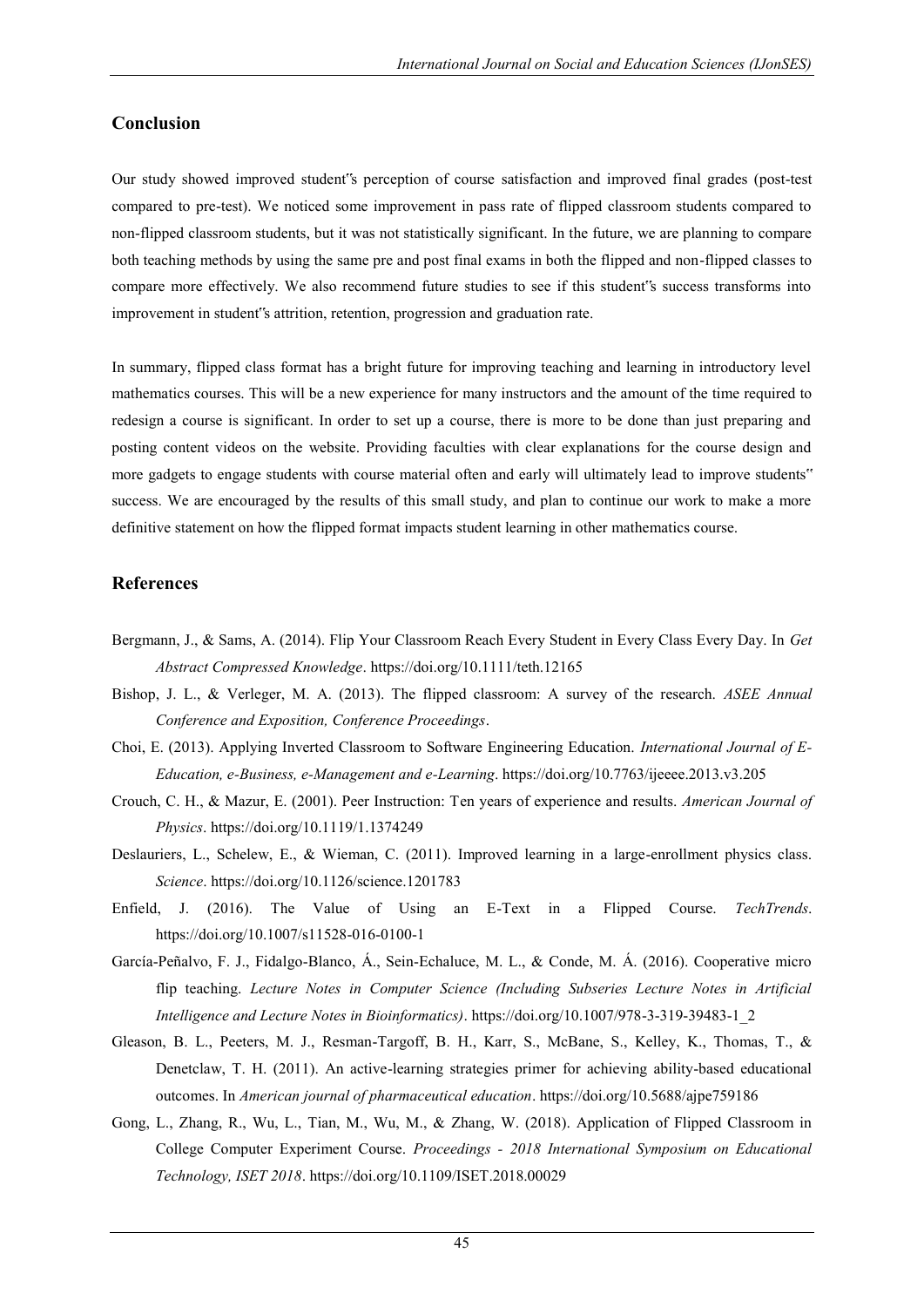- Herreid, C. F., & Schiller, N. A. . (2013). Case Studies and the Flipped Classroom. *Journal of College Science Teaching*. https://doi.org/doi.org.proxy2.lib.umanitoba.ca/10.1
- Jungić, V., Kaur, H., Mulholland, J., & Xin, C. (2015). On flipping the classroom in large first year calculus courses. *International Journal of Mathematical Education in Science and Technology*. https://doi.org/10.1080/0020739X.2014.990529
- King, A. (1993). From Sage on the Stage to Guide on the Side. *College Teaching*. https://doi.org/10.1080/87567555.1993.9926781
- Lage, M. J., Platt, G. J., & Treglia, M. (2000). Inverting the classroom: A gateway to creating an inclusive learning environment. *Journal of Economic Education*. https://doi.org/10.1080/00220480009596759
- Lemmer, C. A. (2013). A view from the flip side: Using the "inverted classroom" to enhance the legal information literacy of the international LL.M. Student. *Law Library Journal*.
- Lesseig, K., & Krouss, P. (2017). Implementing a flipped instructional model in college algebra: profiles of student activity. *International Journal of Mathematical Education in Science and Technology*. https://doi.org/10.1080/0020739X.2016.1233586
- Love, B., Hodge, A., Grandgenett, N., & Swift, A. W. (2014). Student learning and perceptions in a flipped linear algebra course. *International Journal of Mathematical Education in Science and Technology*. https://doi.org/10.1080/0020739X.2013.822582
- McLean, S., & Attardi, S. M. (2018). Sage or guide? Student perceptions of the role of the instructor in a flipped classroom. *Active Learning in Higher Education*. https://doi.org/10.1177/1469787418793725
- McNally, B., Chipperfield, J., Dorsett, P., Del Fabbro, L., Frommolt, V., Goetz, S., Lewohl, J., Molineux, M., Pearson, A., Reddan, G., Roiko, A., & Rung, A. (2017). Flipped classroom experiences: student preferences and flip strategy in a higher education context. *Higher Education*. https://doi.org/10.1007/s10734-016-0014-z
- Miller, A. (2012). Five best practices for the flipped classroom. *Edutopia. Posted Online*.
- Moravec, M., Williams, A., Aguilar-Roca, N., & O"Dowd, D. K. (2010). Learn before lecture: A strategy that improves learning outcomes in a large introductory biology class. *CBE Life Sciences Education*. https://doi.org/10.1187/cbe.10-04-0063
- Naccarato, E., & Karakok, G. (2015). Expectations and implementations of the flipped classroom model in undergraduate mathematics courses. *International Journal of Mathematical Education in Science and Technology*. https://doi.org/10.1080/0020739X.2015.1071440
- Petrillo, J. (2016). On flipping first-semester calculus: A case study. *International Journal of Mathematical Education in Science and Technology*. https://doi.org/10.1080/0020739X.2015.1106014
- Prust, C. J., Kelnhofer, R. W., & Petersen, O. G. (2015). The flipped classroom: It"s (Still) all about engagement. *ASEE Annual Conference and Exposition, Conference Proceedings*. https://doi.org/10.18260/p.24872
- Ramirez, D., Hinojosa, C., & Rodriguez, F. (2014). Advantages and Disadvantages of Flipped Classroom: Stem Students" Perceptions. *Iceri 2014: 7Th International Conference of Education, Research and Innovation*. https://doi.org/10.13140/RG.2.1.2430.8965
- Robinson, M. (2003). Student enrollment in high school AP sciences and calculus: How does it correlate with STEM careers? *Bulletin of Science, Technology and Society*. https://doi.org/10.1177/0270467603256090